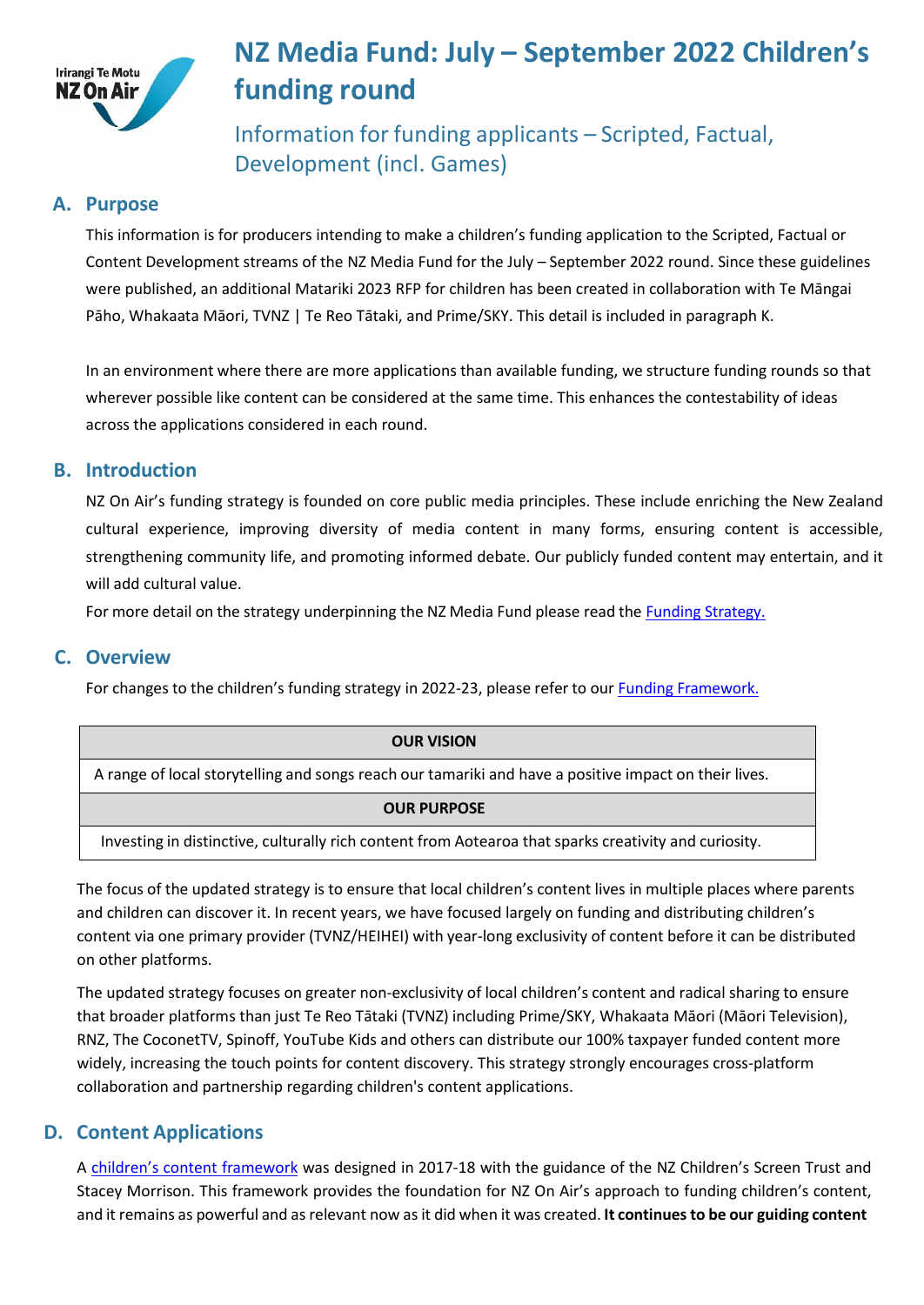#### **strategy as we move forward.**

NZ On Air met with several local and international platforms to discuss children's content priorities and strategies for the coming year. The genres and formats open in this round have been informed by those conversations.

| <b>Funding Stream</b>                   | <b>Genres</b>                                                                         |              |
|-----------------------------------------|---------------------------------------------------------------------------------------|--------------|
| <b>Factual</b>                          | Reality competition (with heart)<br>$\bullet$                                         |              |
|                                         | Docu-series                                                                           |              |
|                                         | Original adventure competitions                                                       |              |
|                                         | Children's news                                                                       |              |
| <b>Scripted</b>                         | Live action                                                                           |              |
|                                         | Animation                                                                             |              |
|                                         | Comedy                                                                                |              |
| Games                                   | Focusing on Year $4 -$ Year 6 (8 - 10-year-olds)                                      |              |
|                                         | Industry partnerships and games connecting to the <b>Social Sciences</b><br>$\bullet$ |              |
|                                         | and Digital Technologies curriculum prioritised                                       |              |
| <b>Estimated Total Round Allocation</b> |                                                                                       | \$10,000,000 |

We note that drama is not included above. Only drama development applications will be considered in this round. We intend to include drama production funding in the **Mar-May 2023** funding round.

We feel there is potential (primarily because of its high cost) to seek a local platform co-commission in the children's scripted drama space (especially for 13+ year-olds) and we would love to see a bi-lingual (te reo Māori and English) pilot funded in this financial year. There is a willingness by local platforms to consider this, and we are collectively speaking to international practitioners who can provide great [examples](https://www.nzonair.govt.nz/documents/824/Examples_of_UK_Co-Commissions_Childrens_Funding_Framework.pdf) of what can be achieved when collaboration works, and resources are enabled to go further.

Depending on the outcome of these discussions, a cross-sector call out for drama development applications may be released as a separate Request for Proposals (RFP). If you have a drama development project you wish to discuss, please contact Amie Mill[s amie@nzonair.govt.nz.](mailto:amie@nzonair.govt.nz)

#### **Further considerations:**

- We encourage you to explore the current content on TVNZ [HEIHEI](https://www.tvnz.co.nz/categories/heihei) and HEIHEI Games to assess what genres and subject matter have been previously funded.
- We are interested in applications for audio projects combining music and stories that aim to help children develop their listening and creative skills and expand their imagination. Applications must have a local audio platform attached (e.g., Iwi radio, community radio, RNZ) alongside other audio/podcast platforms.
	- $\circ$  Please note that applicants wishing to make children's songs and music only should apply through the usual [New Music](https://newmusicsingles.nzonair.govt.nz/) Kids fund. The next New Music Kids round opens on Thursday 30<sup>th</sup> June 2022 and the deadline is Thursday 21<sup>st</sup> July 2022.
- We are interested in video projects that are able to extend to online and mobile content e.g. games.
- The potential to design audio offerings from the outset alongside video content development is exciting.
- We would love to see more songs and series with a musical element, including short-form content.
- Compelling content that's impactful for smaller, currently underserved audiences (please see Section K below) will be considered with investment levels commensurate to the potential audience - particularly if you can demonstrate how this may, as a secondary objective, also go on to have wider audience reach.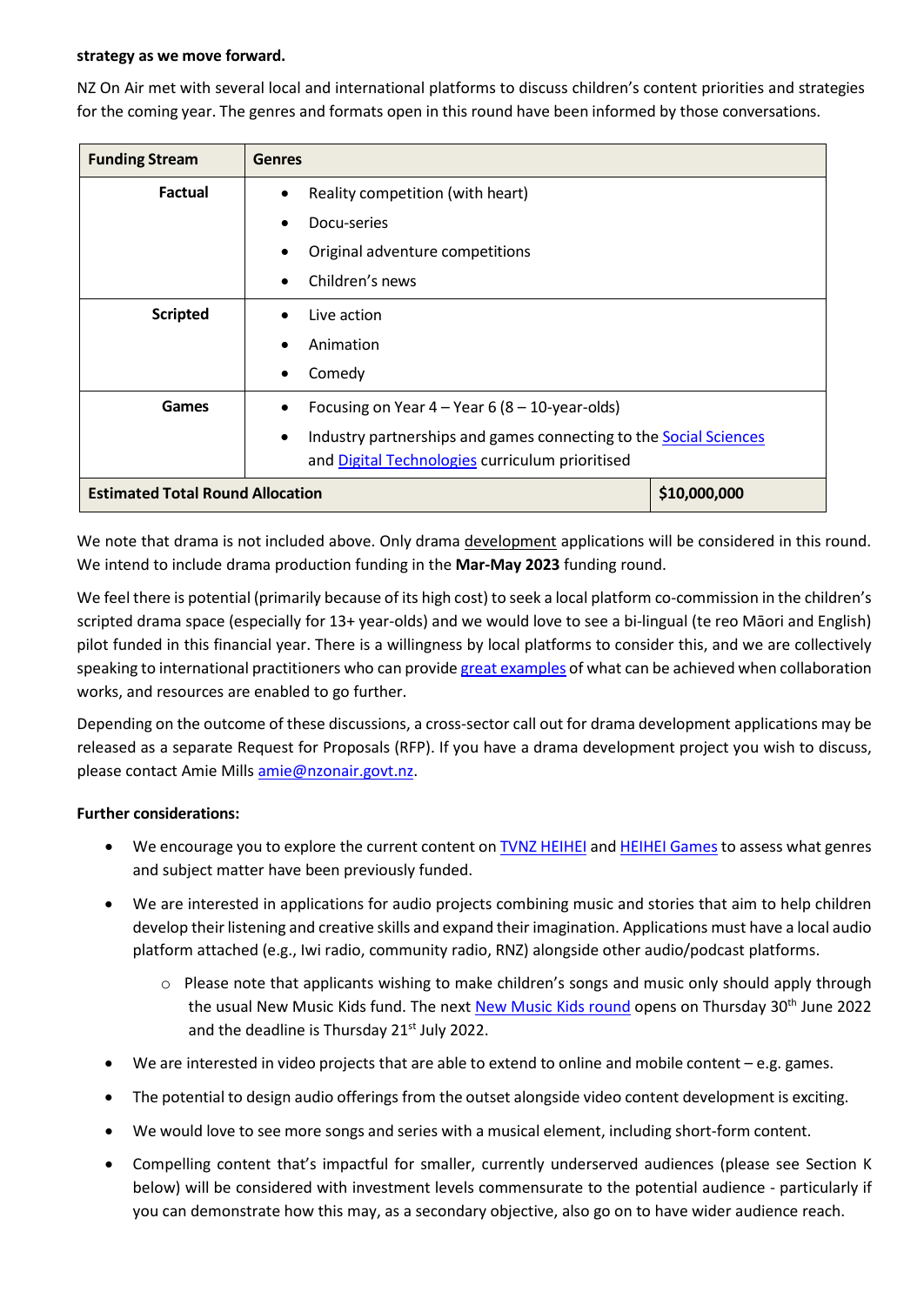- Projects should feature diversity in front of and behind the camera. It's important that the behind-thescenes staff are equally diverse and being inclusive at all stages of production is something we will look for in our assessment.
- Projects for younger audiences need to be crafted with an age-appropriate pace and style.

# **E. Target Age Groups**

Applications are open for children's content for:

- Preschool  $(0 4$  years)
- Primary (5 9 years)
- Intermediate  $(10 12 \text{ years})$
- Early College  $(13 14 \text{ years})$

# **F. Games Applications**

As noted above, we are prioritising games applications in this round with strong industry partnerships attached and those that connect to the Social [Sciences](https://nzcurriculum.tki.org.nz/The-New-Zealand-Curriculum/Social-sciences) and Digital [Technologies](https://www.education.govt.nz/our-work/changes-in-education/digital-technologies-and-hangarau-matihiko-learning/) curriculum. We are anticipating spending <\$500k on games (both production applications and development applications) in this round.

We are continuing to operate the games [platform](https://www.heihei.nz/games) in 2022-23 but we are open to applications to funding games that intend to be distributed on other platforms that we know children are using.

We are looking to explore a stronger Quality Assurance process within the hosting environment a game will be released on before it is made public and intermittently after that game is released to ensure the positive experience of the user. Noting that it is to be expected that browser updates affect how platforms and games function and there needs to be a plan for how to deal with this when it happens (maintenance).

It is also important for this QA and maintenance process to consider the range of devices and browsers that a user will use to access the content, to ensure the content and/or platform is compatible.

Please contact Amie Mills [\(amie@nzonair.govt.nz](mailto:amie@nzonair.govt.nz)) and Dan Milward [\(dan@gamefroot.com\)](mailto:dan@gamefroot.com) if you wish to discuss your submission.

# **G. Development Applications**

Extensive consultation with both local producers and international practitioners emphasised the critical importance of investing in development for children's content.

Children's drama and animation are the two genres eligible for screen incentives cross-subsidy with NZ On Air funding. This eligibility assists financing these comparatively expensive genres when the projects have ambitions to take local stories to the world and more can be done to maximise this opportunity.

We will be making development pūtea available in FY2022-23 to support projects to refine concepts and strengthen the writing, prototyping, and packaging of children's programmes to take to market. Priority will be given to NZ Screen Production Grant projects (see slide 56 of the [Children's Summit presentation\)](https://govt.us7.list-manage.com/track/click?u=defea490d12b73c4ed8504b5b&id=9b803cba23&e=728b5438da).

This round will be open to both:

| <b>Unsupported</b><br><b>Development</b> | Applications without<br>platform support. | Applicants can apply for between \$20k - \$50k funding per<br>project with a minimum of three projects likely to be<br>supported in this round. |
|------------------------------------------|-------------------------------------------|-------------------------------------------------------------------------------------------------------------------------------------------------|
|                                          |                                           | Applications will need to be supported by established<br>producers with existing scripted production credits.                                   |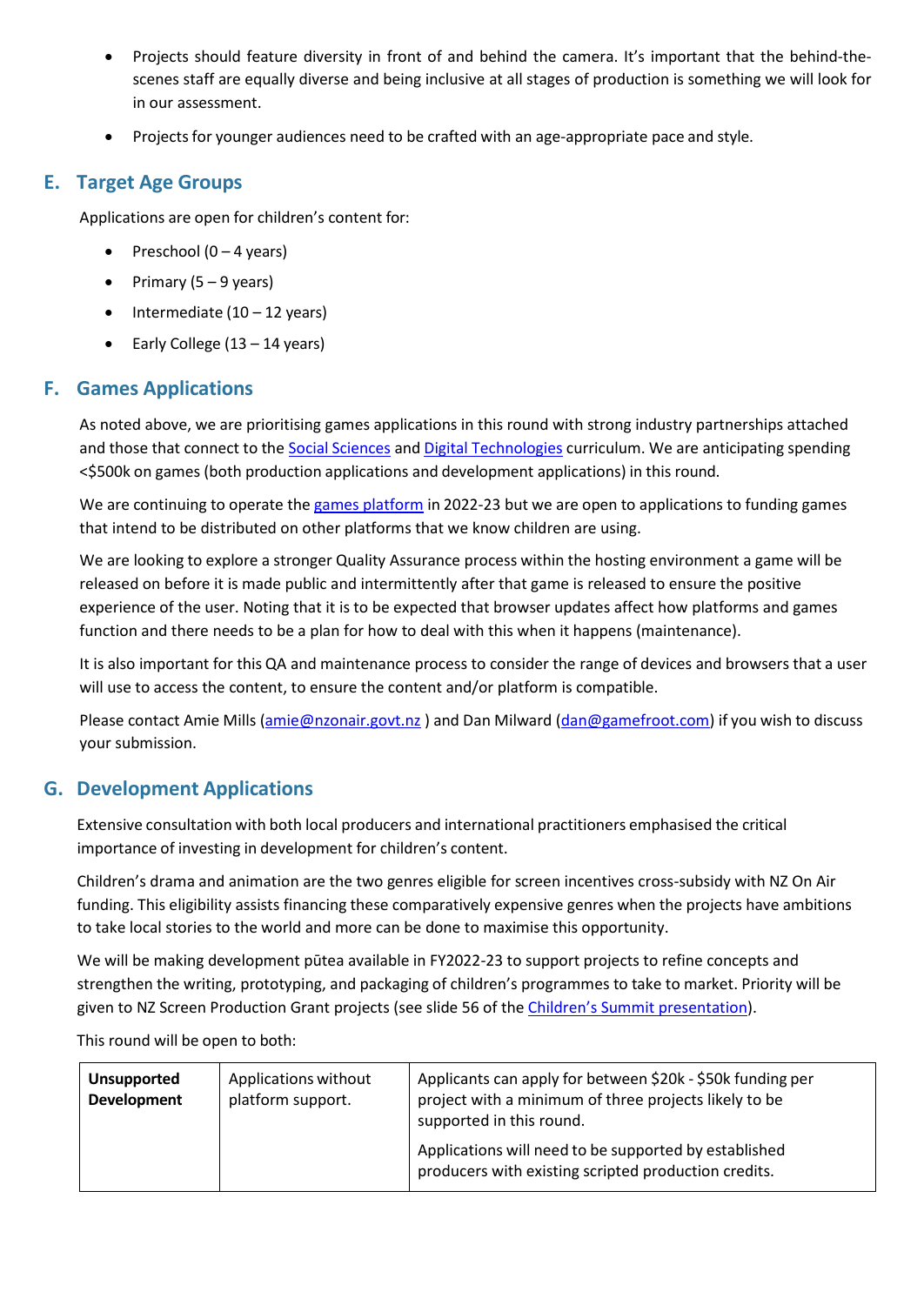|                                 |                                       | Priority will be given to NZ Screen Production Grant projects<br>(see slide 56 of the Children's Summit presentation).                            |
|---------------------------------|---------------------------------------|---------------------------------------------------------------------------------------------------------------------------------------------------|
| Supported<br><b>Development</b> | Applications with<br>platform support | We encourage supported development (preferably with co-<br>investment) from platforms that wish to commission and<br>support children's projects. |

NZ On Air's intent with the Unsupported Development tier is to support a small number of appropriate projects to get to the stage where they can demonstrate proof of concept internationally. It is intended as a way to find and support innovative, audience-focused work and to keep things fresh.

# **H. How To Apply**

The key difference this year, is that projects with multiple platforms attached (and ideally multiple local platforms) will be prioritised. This will ideally be on a non-exclusive basis.

Producers will be required to secure a local free-to-air (FTA) partner for their project with an expectation that this partner will provide oversight of the project (including commissioning and Health & Safety requirements).

YouTube Kids is an acceptable additional platform, and we encourage producers to think deeply about how content might live at all stages of the viewing journey and be presented and marketed in age-appropriate ways, more widely across YouTube, or Reels for Insta and TikTok to encourage greater discoverability of funded content.

Below are best practice resources of how YouTube Kids recommends made-for-kids content:

Made For Kids Best [Practices](https://www.nzonair.govt.nz/documents/822/YouTube_-_made-for-kids-best-practices_en.pdf) How YouTube [Recommends](https://www.nzonair.govt.nz/documents/823/How_YouTube_Recommends_MFK_Videos.pdf) Made For Kids Videos

We are currently talking to YouTube Kids about the best overall process for how producers might approach YouTube Kids so please contact Amie Mills to discuss this if you are interested.

**Production companies may submit up to a maximum number of three proposals (across Scripted, Factual, Games and Content Development) to manage demands on the fund. We want your best ideas.**

## **I. Timeline**

| 23 Jun 2022, 4pm  | Round open for applications.                                                                                                                                                                     |
|-------------------|--------------------------------------------------------------------------------------------------------------------------------------------------------------------------------------------------|
|                   | All applications must be made through NZ On Air's online application system.<br>Applications not submitted through this system will not be accepted.                                             |
| 21 July 2022, 4pm | Application deadline. Round closes.                                                                                                                                                              |
|                   | Late applications will not be considered. In very exceptional circumstances, for time-<br>sensitive projects agreed prior by the Head of Funding, we may consider an out of time<br>application. |
| 21 September 2022 | Decisions confirmed, applicants notified the following day. This date may be extended at<br>NZ On Air's sole discretion.                                                                         |

## **J. Targeted Audiences**

Our funding strategy outlines our goals forsupporting content for targeted audiences. Relevant goals for this children's round include:

#### **M**āori

Our Broadcasting Act mandate to promote Māori language and Māori culture, and our current te rautaki Māori (2018) remain the foundational documents that guide our Te Tiriti commitment in the children's content space. Our intent is to support the production of quality Māori content made for a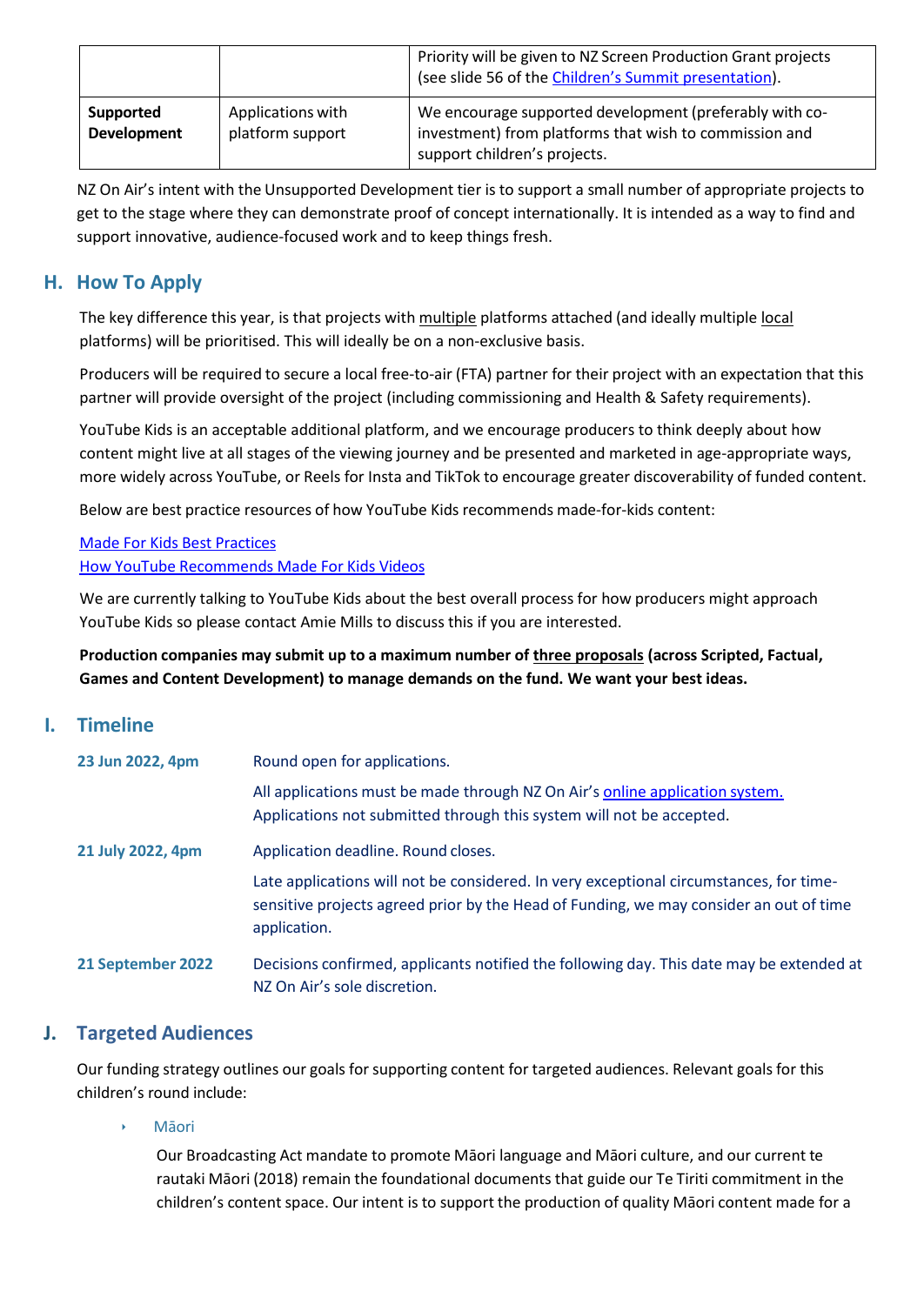general audience; to have good relationships with Māori content creators; and to uphold the mana tangata and mana iwi of funded content. We aim to provide audiences with content representing Māori perspectives, contributing to a visible Māori presence in media, and made with the appropriate kaupapa.

‣ Pacific

We honour the Pasifika communities we serve and will ensure content made for Pacific peoples in New Zealand is accessible, authentic, enjoyed and valued.

### $\rightarrow$  Other ethnic populations

We honour the ethnic and migrant communities we serve, and we will support content serving ethnic communities in New Zealand that exceed 100,000. Currently these are Indian and Chinese New Zealanders. To this round we also welcome applications that serve Kiwi Pan-Asian audiences.

- Other community minorities of reasonable size We will support valued projects as opportunities permit, including content that reflects multiple religious and ethical beliefs.
- People with disabilities We will support valued stories about disability both to be inclusive and to provide insight for a general audience.

# **K. Matariki 2023 Special**

## **Hei Whakataki**

### Introduction

Te Māngai Pāho and NZ On Air | Irirangi te Motu are joining forces with Whakaata Māori, TVNZ | Te Reo Tātaki, and Prime/SKY to fund a modular receptive and fluent special (up to 30 minutes) for online and television for children 10+ for Matariki 2023. We intend to fund tamariki content for Matariki annually, and we see this shortform special as a potential pilot to a series, or feature film in future.

We wish to collectively support and improve the outcomes of the Maihi Karauna, the Crown's strategy for Māori language revitalisation, to ensure that New Zealanders value te reo Māori as a crucial part of national identity.

NZ On Air is now calling for proposals via the July-September children's funding round.

If you are new to our funding application process and would like further guidance on how to apply, your proposal, or have any questions regarding this RFP please feel free to contact [amie@nzonair.govt.nz.](mailto:amie@nzonair.govt.nz)

## **Te Pūtake**

## Purpose

We seek proposals for the creation of a receptive (30 - 70%) and fluent (70% - 100%) te reo Māori online and television special (up to 30 minutes) based on the three themes of Matariki. First, we *reflect*: remembering those we have lost and acknowledging our own journey over the last year. Then we *celebrate*: reconnecting with whānau, good friends and good food; and finally, we *reset*: preparing for the year ahead with a focus on wellbeing and life balance.

For centuries, in Aotearoa and around the Pacific, the appearance of Matariki in the mid-winter skies signaled the arrival of the new year. Now that Matariki is marked by a public holiday in Aotearoa, it's an opportunity for our children to learn more about the cluster and the traditions that surround it.

We wish to release the special simultaneously on Whakaata Māori, TVNZ | Te Reo Tātaki, and Prime/SKY for Matariki 2023.